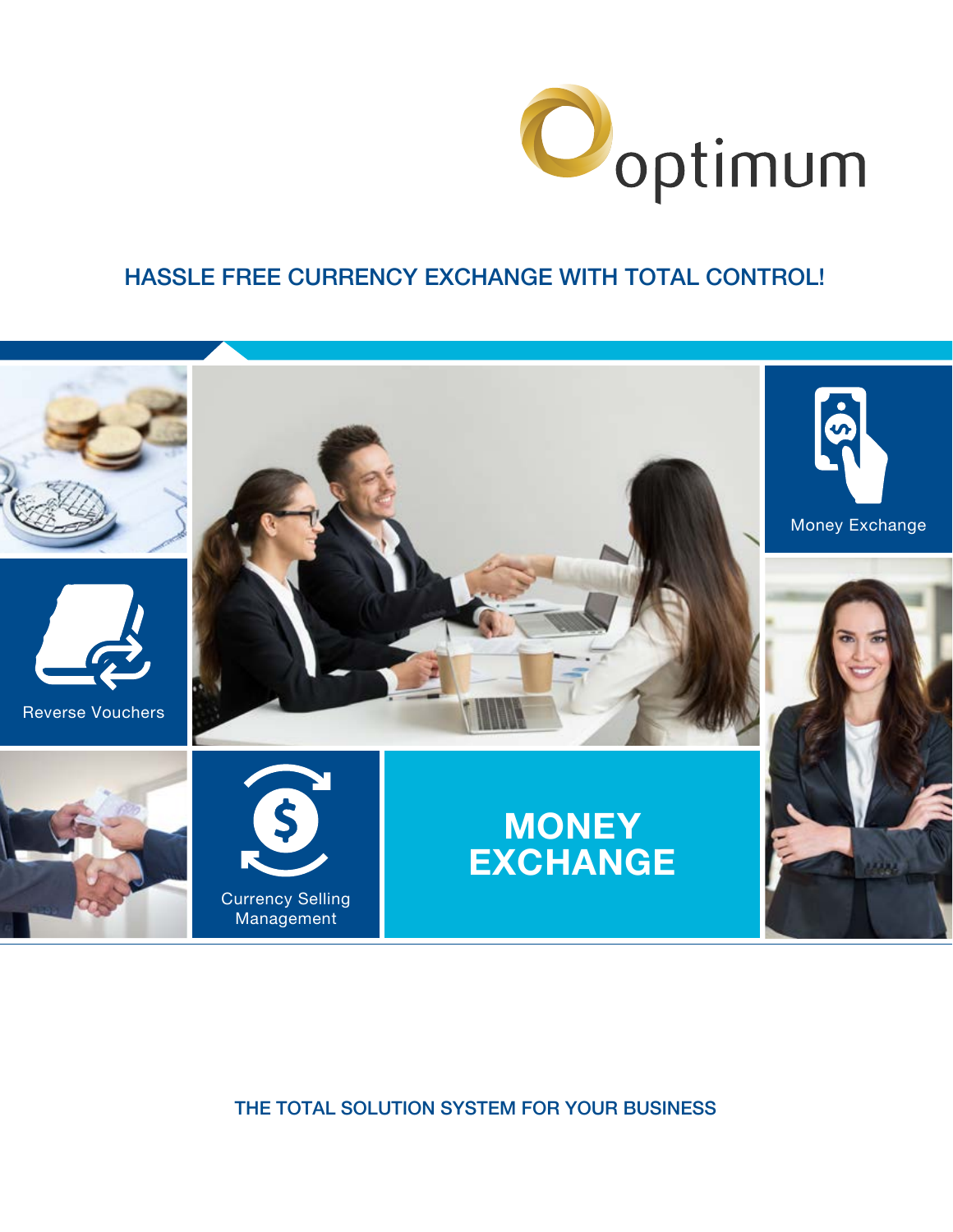- **CONTENTS**
- **A** Introduction To Mo
- **Q<sub>4</sub>** Currency Purchase
- **T** Currency Selling M
- Internal Currency I
- **2** Customer Services

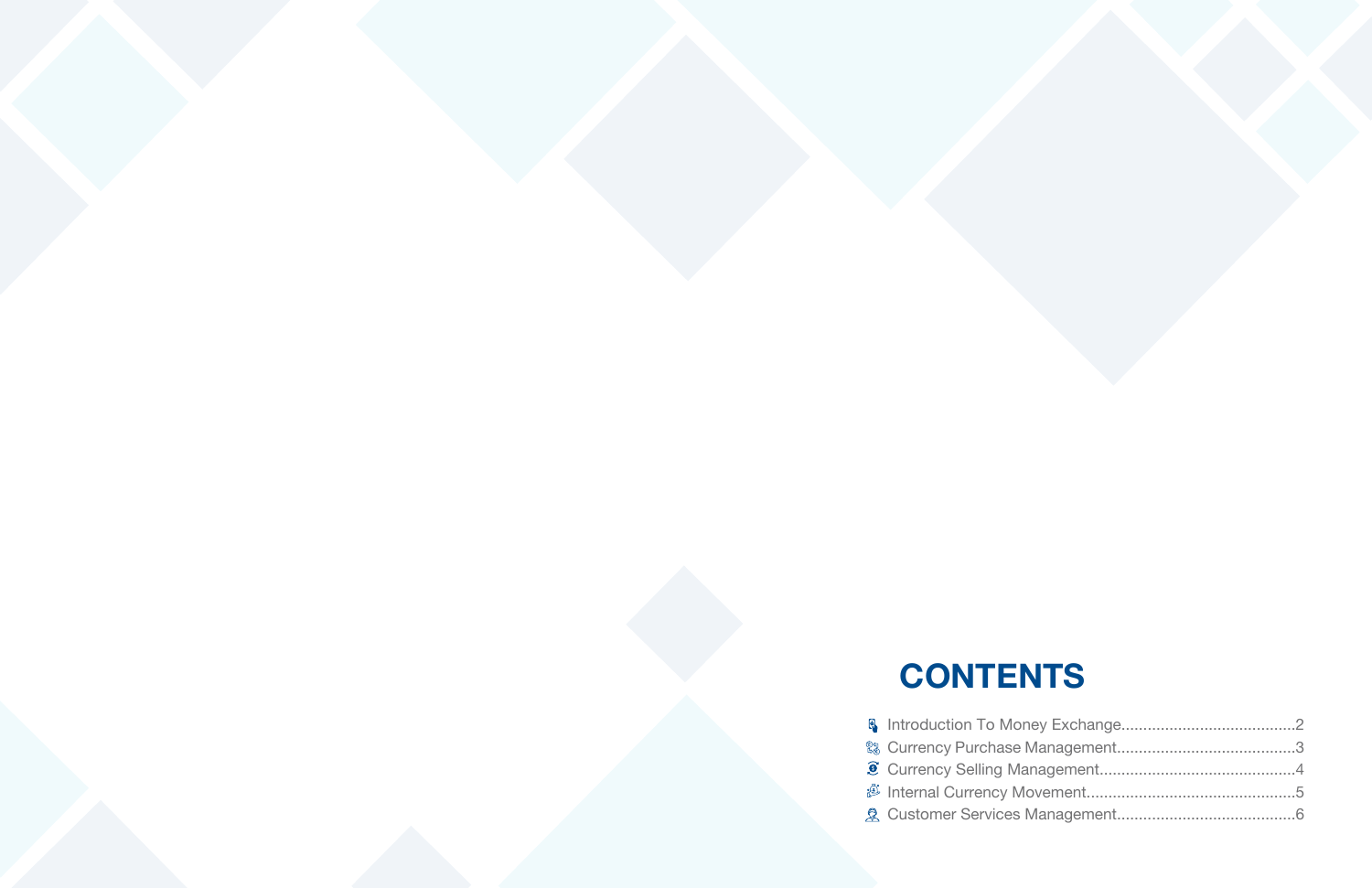

- 
- *Intranet / Internet based*
- *Accessible Through Any Browser*
- *ASP.NET & C# Development Tools*
- *Microsoft SQL Database*
- *Mobile Application*



#### **Why Optimum?**

**Optimum Money Exchange** module is an integrated system which covers the entire cycle of money exchange process from sale and purchase of currency to the money exchange and then updating the currency stock by store and cashier in-charge.

**Optimum Money Exchange** calculates the commission electronically for each transaction and updates the income statement with profit or

#### G **MONEY EXCHANGE**

loss in real-time to the sub-ledger.

#### **Money Exchange Module**

- **& Currency Purchase Management**
- $\mathbf{\widehat{S}}$  Currency Selling Management
- **<sup>35</sup>** Internal Currency Movement
- Customer Services Management

# $E\setminus \mathcal{F}$ **CURRENCY PURCHASE MANAGEMENT**  $\mathbb{B}(\widehat{\epsilon})$

automates the currency operations between cashiers, branches and main branch.

**"Hassle Free Currency Exchange with Total Control!"**

### **Money Exchange Functionalities:**

- *Full Currency Exchange Cycle*
- *Sale/Purchase Currency*
- 
- 
- 
- 

#### *• Electronic Alerts*

- 
- *E-Commission Calculation*
- *Sub Ledger*
- *User Friendly Interface*

- *In-Built Document Workflow*
- *Unlimited Workflow Levels*
- *Bi-Lingual Arabic/English*
- *Powerful Security Control*
- *Fully Integrated ERP*

#### *Product General:*

#### *Product Specific:*

2









Money Exchange



**Currency Purchase Management Module** provides the fully-fledged functionality to setup the basic parameters of money trading, and then record each purchase with necessary documentation.

> **Currency Purchase Module** provides the functionality to buy various currencies with full financial tracking and sub-ledger accounting. System records the purchase gain/loss automatically based on the rates.

### **Currency Purchase Management Functionalities:**

#### *Product Specific:*

- *Full Currency Purchase Cycle*
- *Unlimited Stores*
- *E-Commission Calculation*
- *Sub Ledger*
- *User Friendly Interface*





- *Business Intelligence Reporting*
- *In-Built Document Workflow*
- *Bi-Lingual Arabic/English*
- *Powerful Security Control*
- *Fully Integrated ERP*
- 









- Initial setup of currencies, stores, rates and commissions
- Keep buyer data in the database
- Purchase currency and attach supporting documents
- Add currency using FIFO evaluation to: ○ Treasurer
	- Purchase outlet
- Post the relevant accounting entries

#### **Unique Features**

#### **Technologies:**

*• Intranet / Internet based • Accessible Through Any Browser • ASP.NET & C# Development Tools • Microsoft SQL Database • Mobile Application*



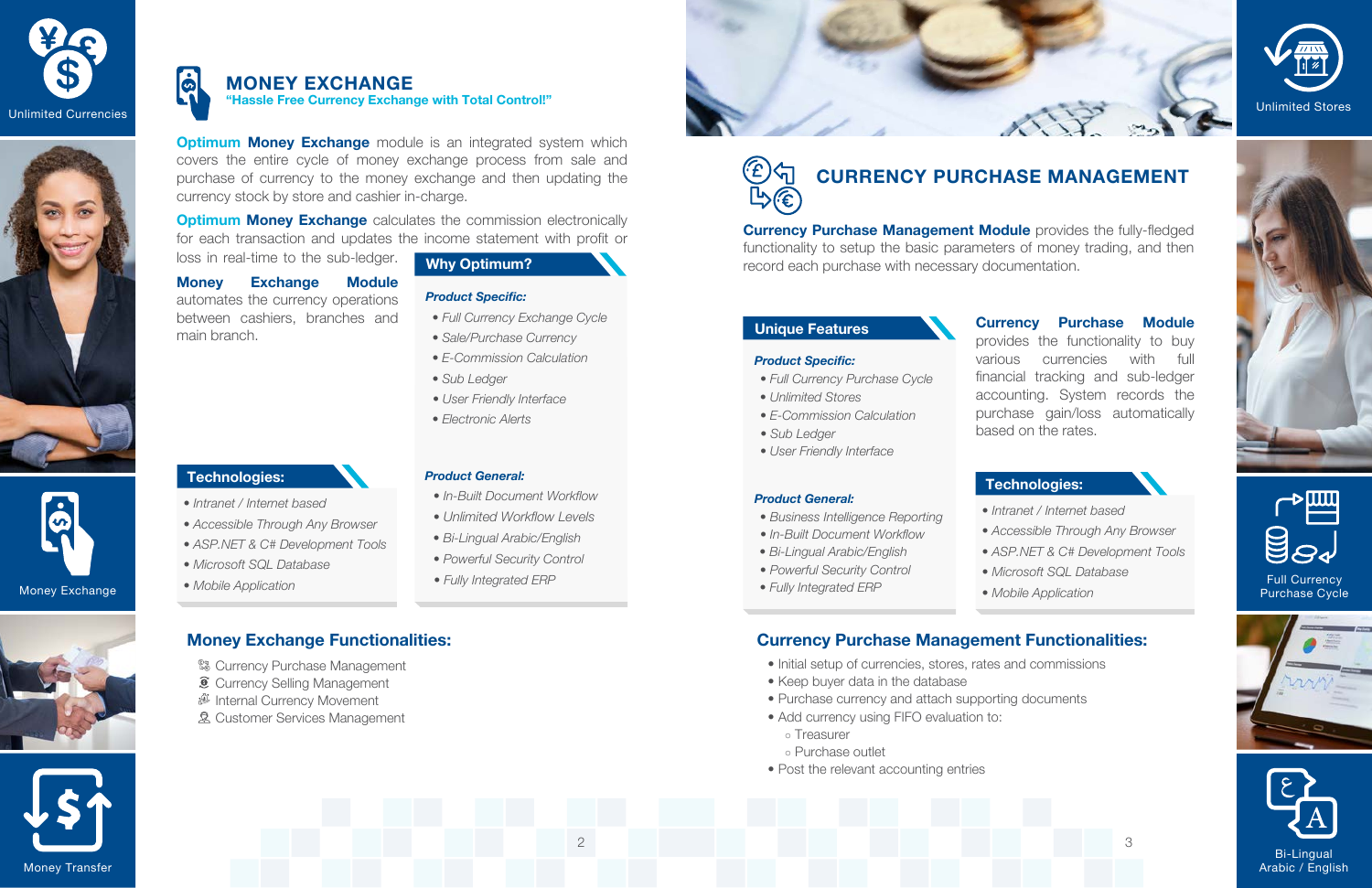### **Unique Features**

#### **Technologies:**

- *Intranet / Internet based*
- *Accessible Through Any Browser*
- *ASP.NET & C# Development Tools*

- *Microsoft SQL Database*
- *Mobile Application*

**Currency Selling Management** provides the fully-fledged functionality to setup the basic parameters of money selling, and then record each transaction with necessary documentation.

**Currency Selling Management** provides the functionality to sell various currencies with full financial tracking and sub-ledger accounting.

> System records the sale gain/loss automatically basted on the rates.

# **CURRENCY SELLING MANAGEMENT**

4











*Product Specific:*

#### *Product General:*

- *Full Currency Sale Cycle*
- *Unlimited Stores*
- *E-Commission Calculation*
- *Sub Ledger*
- *User Friendly Interface*
- *Reverse Vouchers*

**Internal Currency Movement** provides the integral feature of money exchange business in the form of movement of cash between outlets and between cashiers.

- *Business Intelligence Reporting*
- *In-Built Document Workflow*
- *Bi-Lingual Arabic/English*
- *Powerful Security Control*
- *Fully Integrated ERP*

### **Currency Selling Managementt Functionalities:**

- Internal currency movements include transfers between:
	- From one cashier to another
	- From one outlet to another
- From one branch to another
- From the main cashier to other cashiers
- Post daily transactions to general ledger in real-time
- Reports and inquiries
- Initial setup of currencies, sales outlets, stores, sales rates, and sales commissions
- Keep customer data in the database
- Sell currency and attach all supporting documents electronically
- Add currency using FIFO evaluation to:
	- From Treasurer
	- From Outlet Stores
- Post the relevant accounting entries to the ledgers



#### **Unique Features**



*• Intranet / Internet based • Accessible Through Any Browser • ASP.NET & C# Development Tools • Microsoft SQL Database • Mobile Application*

**Internal Currency Movement**  provides the flexibility to internally transfer currencies through the system with complete tracking and control of the movement.

# **INTERNAL CURRENCY MOVEMENT**

#### *Product Specific:*

- *Full Currency Movement Cycle*
- *Unlimited Stores*
- *E-Commission Calculation*
- *Sub Ledger*
- *User Friendly Interface*





#### *Product General:*

- *Supports Document Attachment*
- *In-Built Document Workflow*
- *Posting Alerts (Emails,SMS..)*
- *Powerful Security Control*
- 

### **Internal Currency Movement Functionalities:**







Post Daily Transactions To GL

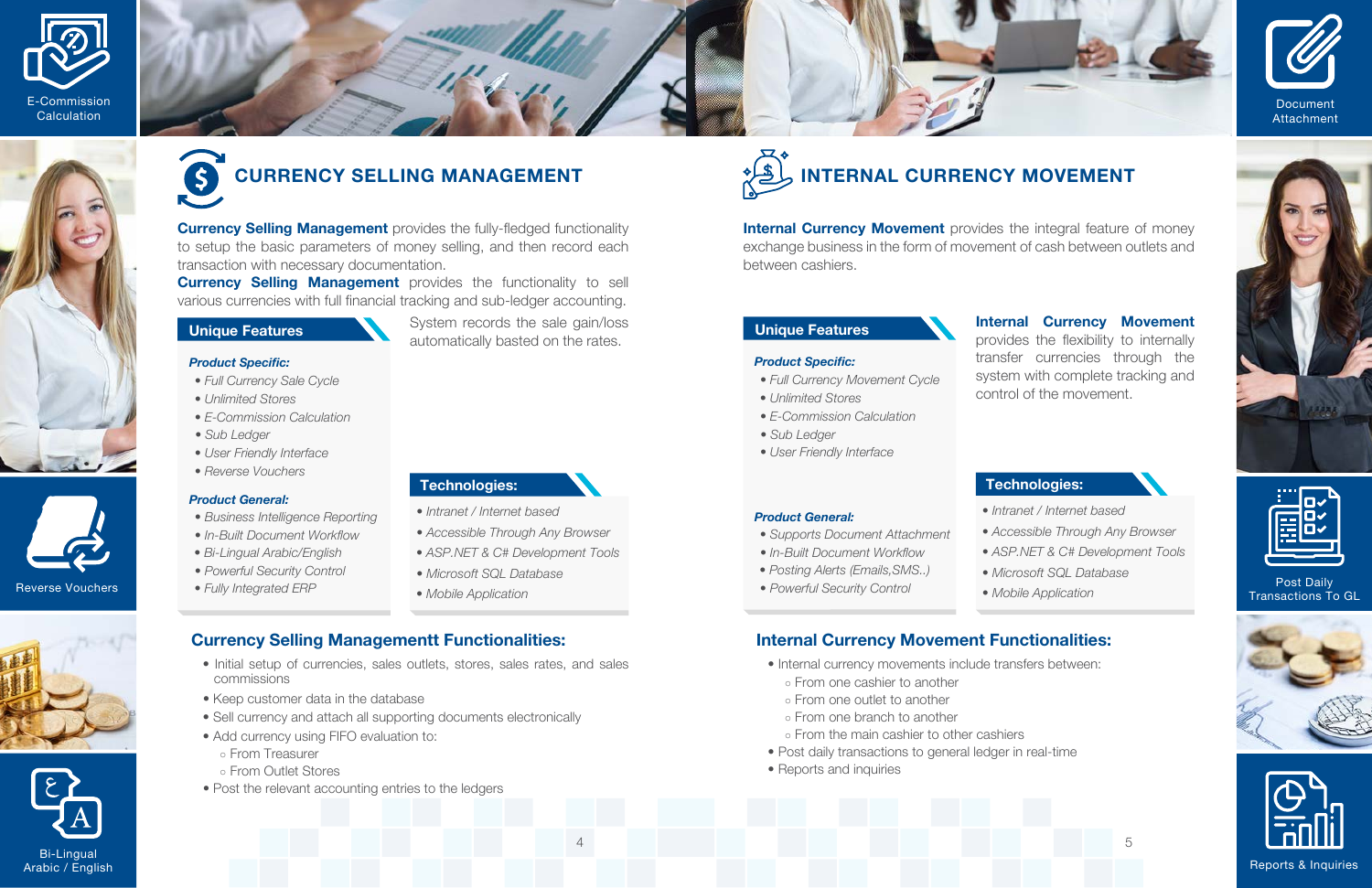#### **Unique Features**

#### **Technologies:**

- *Intranet / Internet based*
- *Accessible Through Any Browser*
- *ASP.NET & C# Development Tools*
- *Microsoft SQL Database*
- *Mobile Application*

**Customer Services Management** automates your entire customer services and related activities. Customer Service areas can be predefined in system and limited or full access can be provided to customers based on customer type or services used.

A comprehensive yet easy to use Customer Support Portal is also

available as part of the system.

**Customer Services Module** has

built-in functionalities of e-mails

and messaging which can be scheduled to be sent automatically to all or set of customers.

## **CUSTOMER SERVICES MANAGEMENT**

6

*Product Specific:*

#### *Product General:*

- *Unlimited Customers*
- *Unlimited Service Categories*
- *Multiple Correspondence Types*
- *Customer Support Portal Update*
- *Customer Communication*
- *Management Level Dashboards*

- *Business Intelligence Reporting*
- *In-Built Document Workflow*
- *Bi-Lingual Arabic/English*
- *Powerful Security Control*
- *Fully Integrated ERP*

### **Customer Services Management Functionalities:**

- Customer Support Portal
- Customer Service Levels
- Customer Support/Service Tickets
- Customer Communications